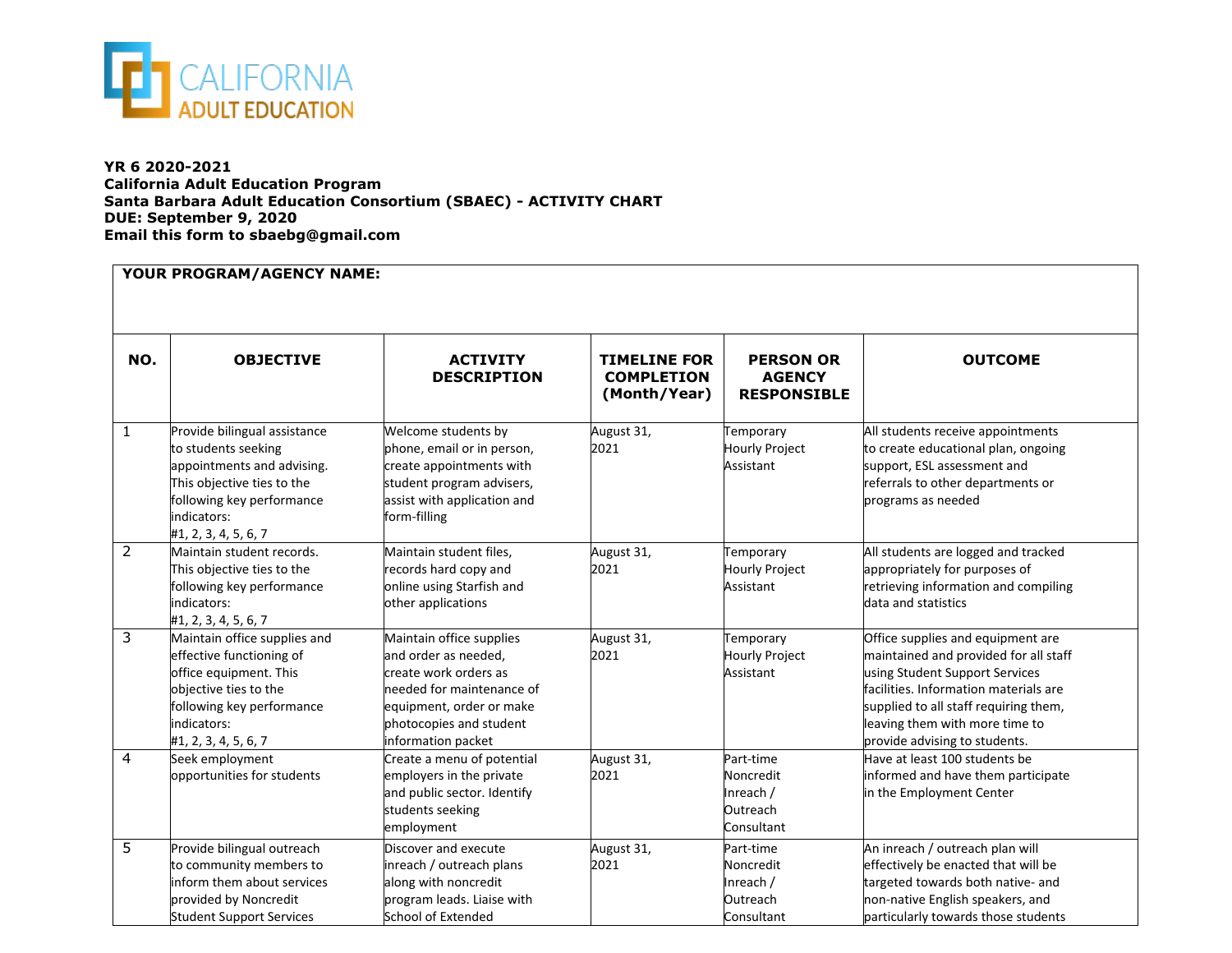|   | and Noncredit programs.         | Learning marketing                                       |            |            | from non-traditional and           |
|---|---------------------------------|----------------------------------------------------------|------------|------------|------------------------------------|
|   | This objective ties to the      | consultant,                                              |            |            | under-represented backgrounds      |
|   | following key performance       |                                                          |            |            |                                    |
|   | indicators:                     |                                                          |            |            |                                    |
|   | #1, 2, 3, 4, 5, 6, 7            |                                                          |            |            |                                    |
| 6 | Disseminate information in      | Create and disseminate                                   | August 31, | Part-time  | Information will be provided for   |
|   | the SBCC and local              | fliers, create                                           | 2021       | Noncredit  | community members in appropriate   |
|   | community and regarding         | advertisements,                                          |            | Inreach /  | locales regarding School of        |
|   | events and services             | promotion and public                                     |            | Outreach   | <b>Extended Learning Noncredit</b> |
|   | provided by Noncredit           | service announcements.                                   |            | Consultant | programs and services provided by  |
|   | <b>Student Support Services</b> | Deliver presentations on                                 |            |            | Noncredit Support Services and     |
|   | and Noncredit programs.         | college and school                                       |            |            | <b>Employment Center</b>           |
|   | This objective ties to the      | campuses. Contact likely                                 |            |            |                                    |
|   | following key performance       | targets by phone and                                     |            |            |                                    |
|   | indicators:                     | e-mail. Work closely with                                |            |            |                                    |
|   |                                 |                                                          |            |            |                                    |
|   | #1, 2, 3, 4, 5, 6, 7            | community, high school,                                  |            |            |                                    |
|   |                                 | and college contact to give<br>information about Student |            |            |                                    |
|   |                                 |                                                          |            |            |                                    |
|   |                                 | Support Services and                                     |            |            |                                    |
| 7 | Provide information             | Prepare information                                      | August 31, | Part-time  | Information will be provided for   |
|   | regarding opportunities for     | packets and fliers to                                    | 2021       | Noncredit  | community members in appropriate   |
|   | educational advancement         | college, high school and                                 |            | Inreach /  | locations regarding job and career |
|   | at SBCC and job / career        | community members to                                     |            | Outreach   | counselling provided by Noncredit  |
|   | plans information via           | ensure they know how to                                  |            | Consultant | Support Services and Employment    |
|   | appointments with               | find and make                                            |            |            | Center                             |
|   | Noncredit Support               | appointments with                                        |            |            |                                    |
|   | Services. This objective ties   | Student Support Services.                                |            |            |                                    |
|   | to the following key            | Provide advising,                                        |            |            |                                    |
|   | performance indicators:         | educational plans, and                                   |            |            |                                    |
|   | #1, 2, 3, 4, 5, 6, 7            | referrals as appropriate to                              |            |            |                                    |
|   |                                 | ESL, Adult High School /                                 |            |            |                                    |
|   |                                 | GED, or Job & Career                                     |            |            |                                    |
|   |                                 | Counselling.                                             |            |            |                                    |
| 8 | Promote and Illustrate that     | Outreach to high schools                                 | August 31, | Part-time  | Increase enrollments in AHS/GED,   |
|   | education is vital for          | nonprofits, and the public                               | 2021       | Noncredit  | ESL, and other programs by 10%.    |
|   | anyone trying to enter the      | sector in order to identify                              |            | Inreach /  | Secure at least 100 students to    |
|   | workforce or to be              | potential students refer                                 |            | Outreach   | participate in the new Employment  |
|   | promoted in their jobs.         | them to Student Services                                 |            | Consultant | Center.                            |
|   | <b>Students with English</b>    | Flyers & Pamphlet                                        |            |            |                                    |
|   | proficiency, with a High        | Development Flyer and                                    |            |            |                                    |
|   | School Diploma, a GED           | Pamphlet Distribution,                                   |            |            |                                    |
|   | Certificate, with Badges        | contact nonprofits and the                               |            |            |                                    |
|   | from the Career Skills          | community at large                                       |            |            |                                    |
|   | Institute, will be most likely  |                                                          |            |            |                                    |
|   | to be employed. This            |                                                          |            |            |                                    |
|   | objective ties to the           |                                                          |            |            |                                    |
|   | following key performance       |                                                          |            |            |                                    |
|   | indicators:                     |                                                          |            |            |                                    |
|   | #1, 2, 3, 4, 5, 6, 7            |                                                          |            |            |                                    |
| 9 | Provide outreach                | Purchase folders, copy                                   | August 31, | Part-time  | NC Student Support Services and    |
|   | information packets, fliers     | paper, and office supplies.                              | 2021       | Noncredit  | Employment Center will have        |
|   | and online information to       | Duplicate multiple copies                                |            | Inreach /  | means to provide outreach to       |
|   |                                 |                                                          |            |            |                                    |